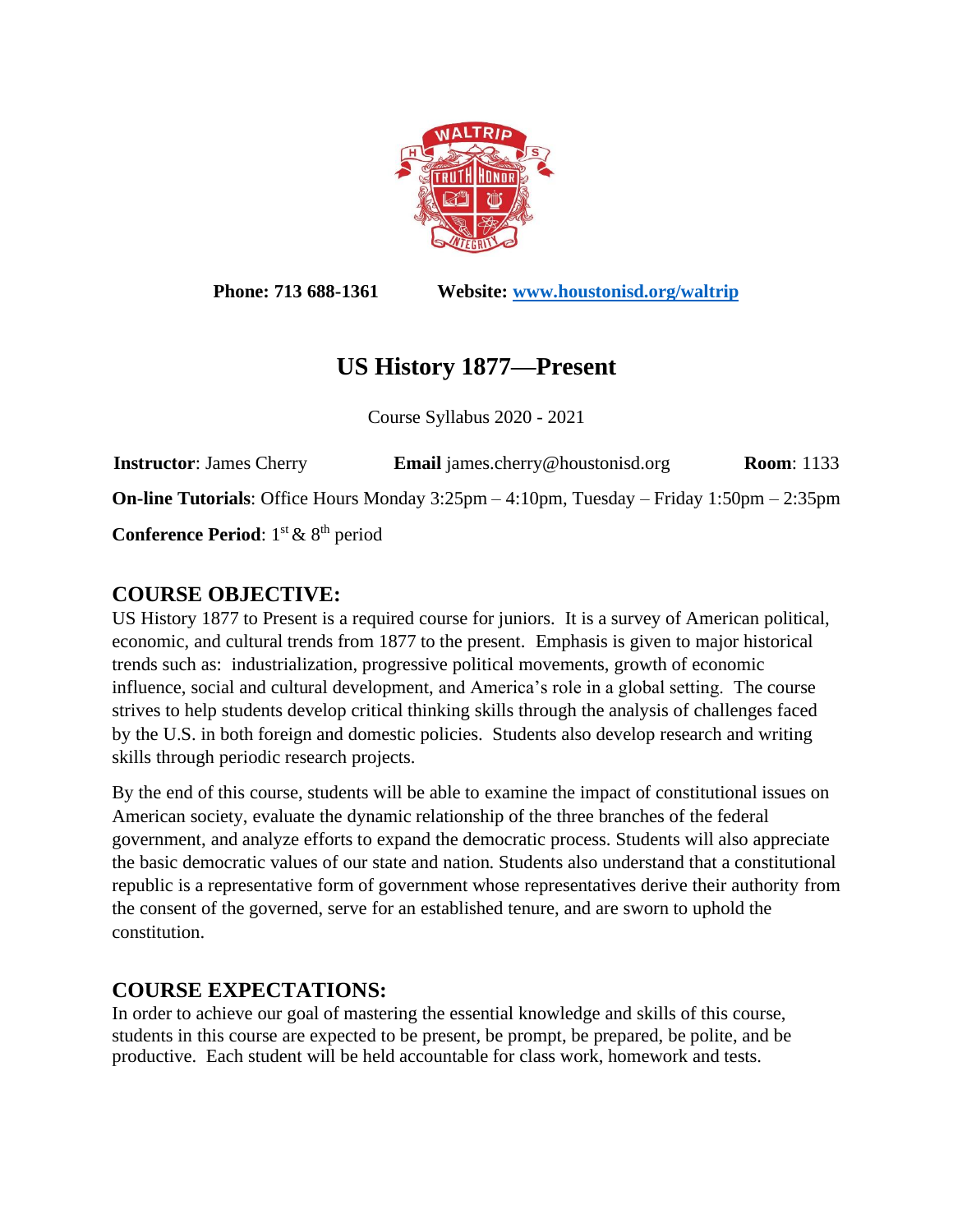#### **About the Teacher:**

I am originally from Fayetteville, AR and I moved to Houston, TX four years ago. I graduated from Harding University with a BA in Business, minor in History, and from John Brown University with an MBA. I attended Texas A&M for ACP training/certification as a teacher. Prior to teaching, I was a hazardous materials safety compliance manager and safety instructor at a major transportation company. I enjoy reading, visiting historical places, music, gardening, cooking and walking my puppy (Jackie, an eight-month-old American Brittany).

### **REQUIRED MATERIALS:**

Students are expected to come to class prepared and with the required materials. Failure to do so will result in wasted class time, slower learning, and possible disciplinary action. Please have the following items with you every day. (Certain items may be kept in the classroom.) In addition to the following list of supplies, students are expected to carry their PowerUp computer with them--at all times—and an outside reading book that can be checked out in the school library or on their PowerUp computer.

2" binder Notebook paper Blue or Black Ink Pens and Pencils Multicolored Highlighters

#### **HOMEWORK REQUIREMENTS:**

Homework will be regularly assigned. Consistent failure to complete homework assignments will result in slower learning, below level mastery of objectives, poor grades and parent/teacher/student conferences.

#### **GRADING SCALE:**

Test/Performance Assessment = 35% Class Work  $= 30\%$  $Quizzes = 20%$ Homework  $= 15\%$ 

#### **ABSENCE AND MAKE-UP LEARNING POLICY:**

If you are absent, you are required to make up the **learning** that you miss. There is no way to recover the time lost when a student is not class. In an effort to keep your learning on track when returning from an absence, I may require one or both of the following: time in my classroom after school, work/reading to be done at home. These measures are the sole responsibility of the students to initiate and must be completed within one week of the absence(s).

#### **LATE WORK:**

Assignments are late if they are not turned at the time requested. Grade penalties and the amount of time allowed to complete the assignment are as follows: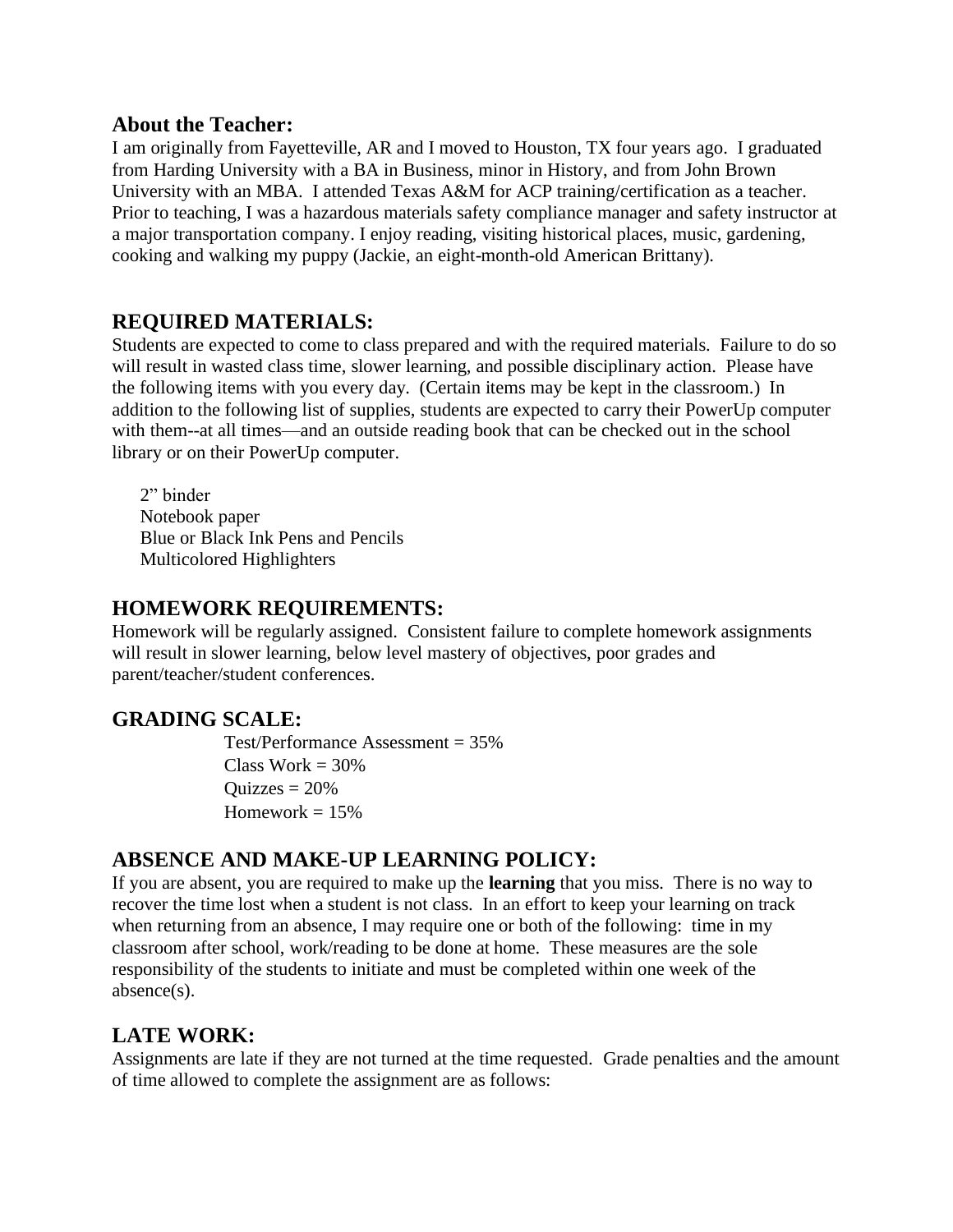#### **Late Work related to an absence:**

3 days to turn in the assignment no points deducted full credit eligible

#### **Late Work NOT related to an absence: Business Days**

| 1 day late      | $-10$ points                    | max 90 |
|-----------------|---------------------------------|--------|
| 2 days late     | -20 points                      | max 80 |
| 3 days late     | -30 points                      | max 70 |
| 4 days late     | -40 points                      | max 60 |
| 5 days or later | zero assigned to the grade book |        |

### **ACADEMIC DISHONESTY:**

Except during designated group work, you are expected to complete homework, class work, and tests on your own. If you use someone else's work—even a phrase—in an essay or assignment, or talk during a NO TALKING assignment, such as a quiz or test, you will receive a ZERO and your parents will be notified. If you copy or otherwise cheat, you will receive a ZERO and your parents will be notified. Cheating is unacceptable and will not be tolerated, but more importantly, cheating does not prepare you to make it on your own.

### **CELL PHONE POLICY:**

Generally, the use of cell phones during class is a distraction and impedes the learning process. Therefore, cell phone use is prohibited during class, unless specifically stated otherwise. On occasion, I may collect cell phones from students at the beginning of class and return at the end. If a student is asked to surrender their cell phone and fails to comply, the disciplinary action prescribed by school policy and procedures will apply.

### **COMMUNICATION:**

**All information about the class will be on the HUB**. You will see **information** about assignments and meetings in **Announcements** every time you log in to the HUB. You will **join class meetings** by clicking a **link** under **Events** on the HUB. Your **course work** can always be found in **Resources** on the HUB.

I use email to contact students and parents. For students, I will use your school email account. I expect you to check your email every day. Parents, please feel free to send me your email so I can reach, if needed.

You can contact me several different ways. Below is a list from the best to the worst ways to reach me.

- 1. Send me an email [james.cherry@houstonisd.org.](mailto:james.cherry@houstonisd.org) I check my email multiple times a day. This is the very best way to reach me. I will answer within 24 hours. I will do my best to answer you the same day but sometimes that won't be possible.
- 2. Come to my on-line Office Hours. I will be available every day for 45 minutes where students and teachers can contact me with questions, ask for help on assignments, review material, etc.